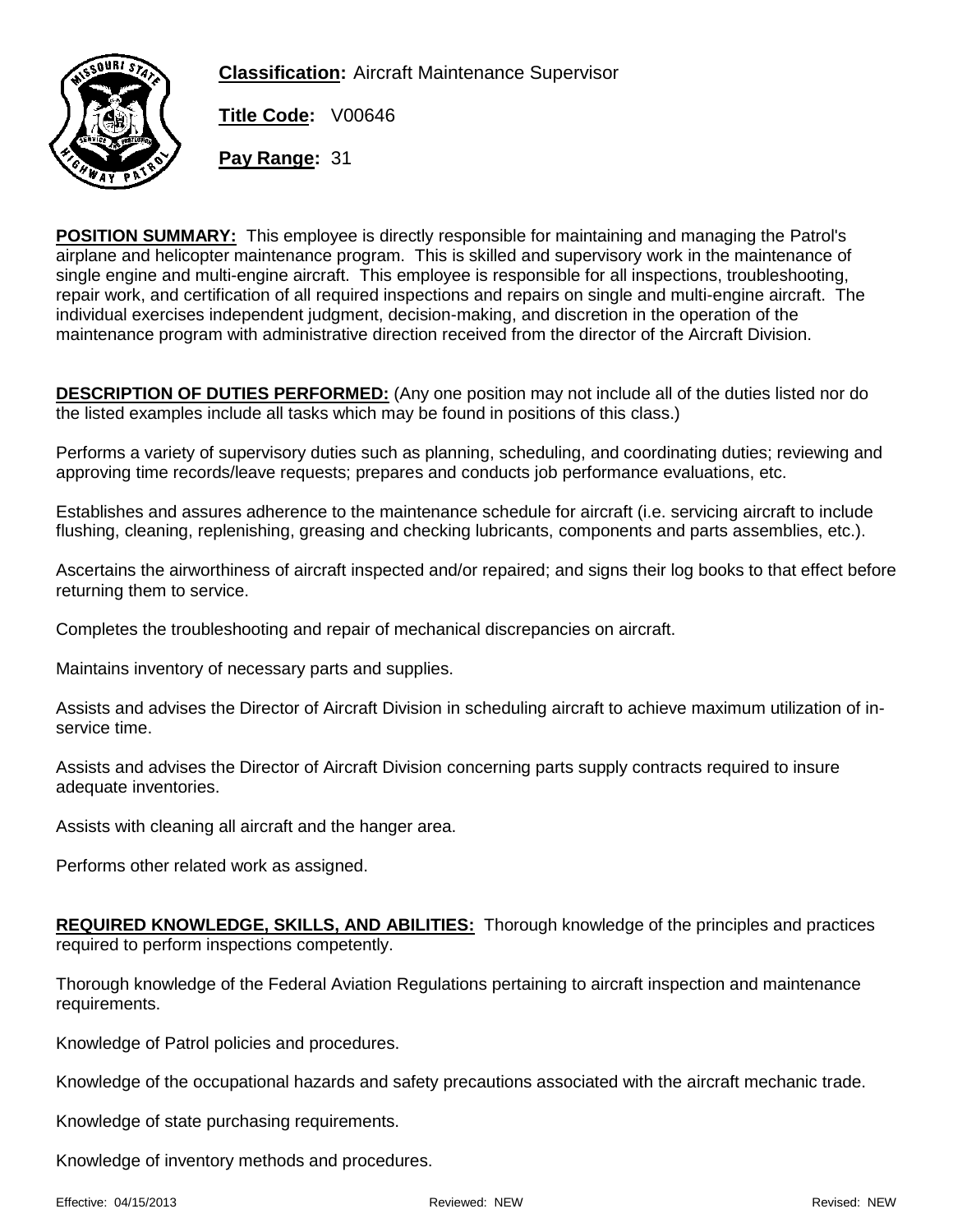## **Classification:** Aircraft Maintenance Supervisor **Page 2** Page 2

Knowledge of the basic principles and techniques of supervision.

Ability to supervise, develop, and motivate subordinates.

Ability to manage multiple priorities and demands.

Ability to plan, assign, and monitor the work of others.

Ability to help coordinate the flight and maintenance schedules.

Ability to perform preventive maintenance and direct repair of: aircraft electrical systems, hydraulic systems, engines, propellers, retractable and fixed landing gear systems, turbo- supercharger systems, flight control systems, fuel systems and aircraft environmental systems.

Ability to lift and move parts, tools and supplies associated with an aircraft facility.

Ability to position self and equipment necessary to repair and inspect aircraft equipment.

Ability to analyze routine and unique problem situations and make recommendations.

Ability to work independently and exercise discretion and judgment in the decision-making process.

Ability to supervise a small staff of technicians and assistants in a professional manner.

Ability to work under varying climatic conditions.

Ability to handle restricted and confidential information in a professional manner and maintain the information as such.

Ability to communicate in English clearly and concisely, both orally and in writing.

Ability to establish and maintain harmonious working relations with others.

Ability to work with material that may be of a sexual nature relating to criminal activity (e.g., written material, photographs, and/or verbal language, etc.).

Ability to work hours as assigned.

**MINIMUM EXPERIENCE AND EDUCATION REQUIRED:** (The following represents the minimum qualifications used to accept applicants, provided that equivalent substitution will be permitted in case of deficiencies in either experience or education.)

Possession of a high school diploma or equivalent and an associate degree in aviation maintenance or related field.

AND

Eight years experience in aircraft mechanics.

**NECESSARY SPECIAL REQUIREMENTS:** Requires possession of a valid Missouri Driver's License in the appropriate classification required by law.

FAA Airframe and Powerplant Mechanic certification.